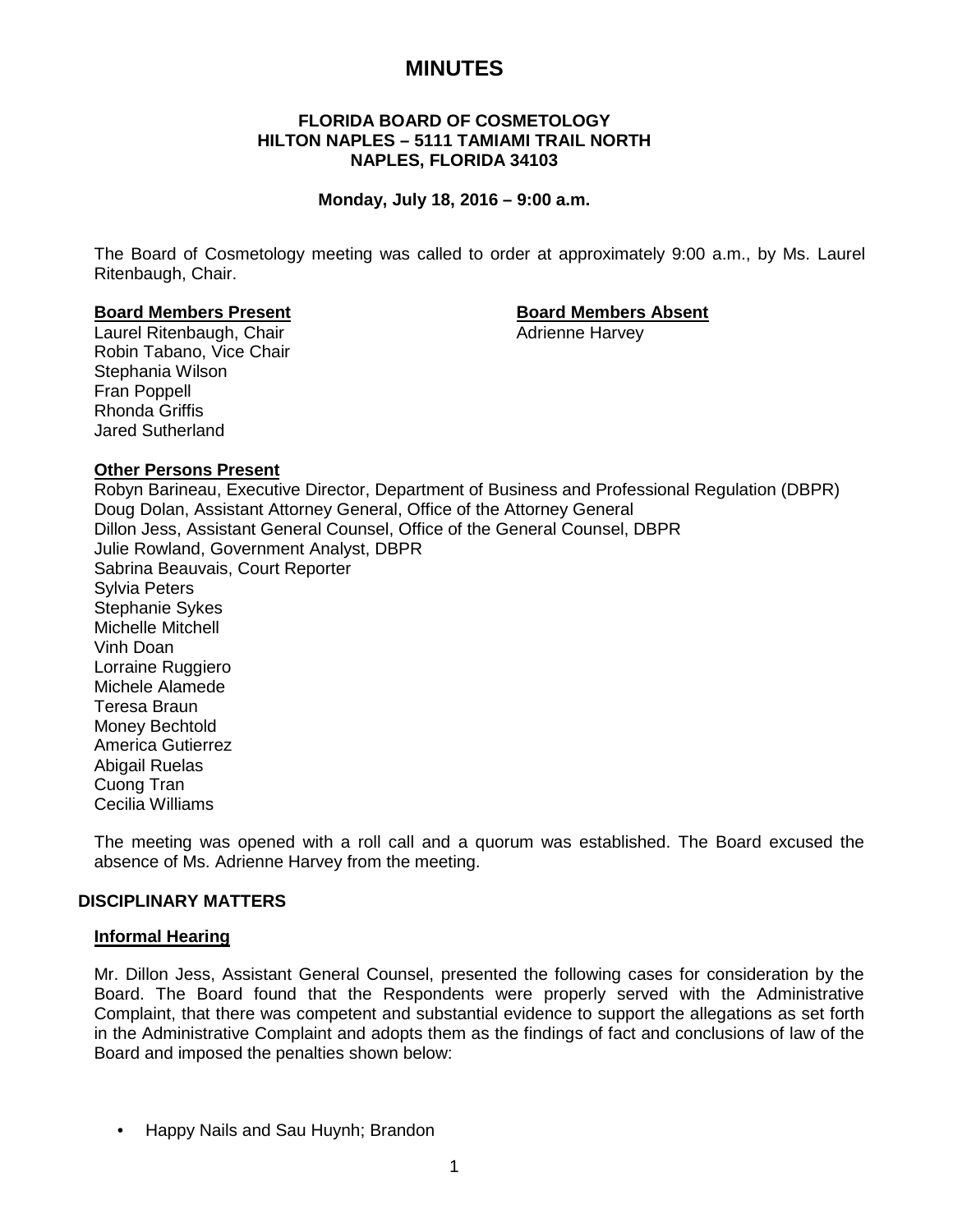Case Nos. 2015055282 & 2015035242 \$500 fine and \$214.21 costs to be paid within six months

- Loan Nguyen; Pompano Beach Case No. 2015045681 \$500 fine and \$150.39 costs to be paid within six months
- Angel Nails; Seminole Case No. 2015052155 \$500 fine and \$123.39 costs to be paid within six months
- C Nails; Oldsmar Case No. 2015033874 \$500 fine and \$111.39 costs to be paid within six months
- Ocean Nails; Neptune Beach Case No. 2016003281 \$500 fine and \$115.22 costs to be paid within six months
- Vivian Nails and Phung Tran; Jacksonville Case Nos. 2016004829 & 2016007175 \$500 fine and \$162.55 costs to be paid within six months
- Creative Nails and Spa and Cuong Tran; Seffner Case Nos. 2015055226 & 2015035232 \$500 fine and \$203.41 costs to be paid within six months

# **Motion for Waiver of Rights and Final Order**

Mr. Jess presented the following cases for consideration by the Board. The Board found that the Respondents were properly served with the Administrative Complaint, the Respondents failed to respond within 21 days thereby waiving their right to elect a hearing in this matter, that the Board accept the allegations as stated in the Administrative Complaint and adopt them as the findings of fact and conclusions of law of the Board and imposed the penalties shown below:

- J & P Industries; Miami Case No. 2015010839 \$700 fine and \$29.12 costs to be paid within six months
- Stilo Barbershop; Coral Springs Case No. 2015043255 \$200 fine and \$121.71 costs to be paid within six months
- Fashion Nails; Clearwater Case No. 2015040939 \$500 fine and \$123.30 costs to be paid within six months
- Hawaii Nail & Spa; St. Petersburg Case No. 2015042098 \$500 fine and \$103.73 costs to be paid within six months
- Carmen Mota; Miami Case No. 2015050358 Mr. Jess requested that this case be pulled from the agenda
- Creative Nails & Spa and Phong Nguyen; Atlantic Beach Case Nos. 2016002179 & 2016004368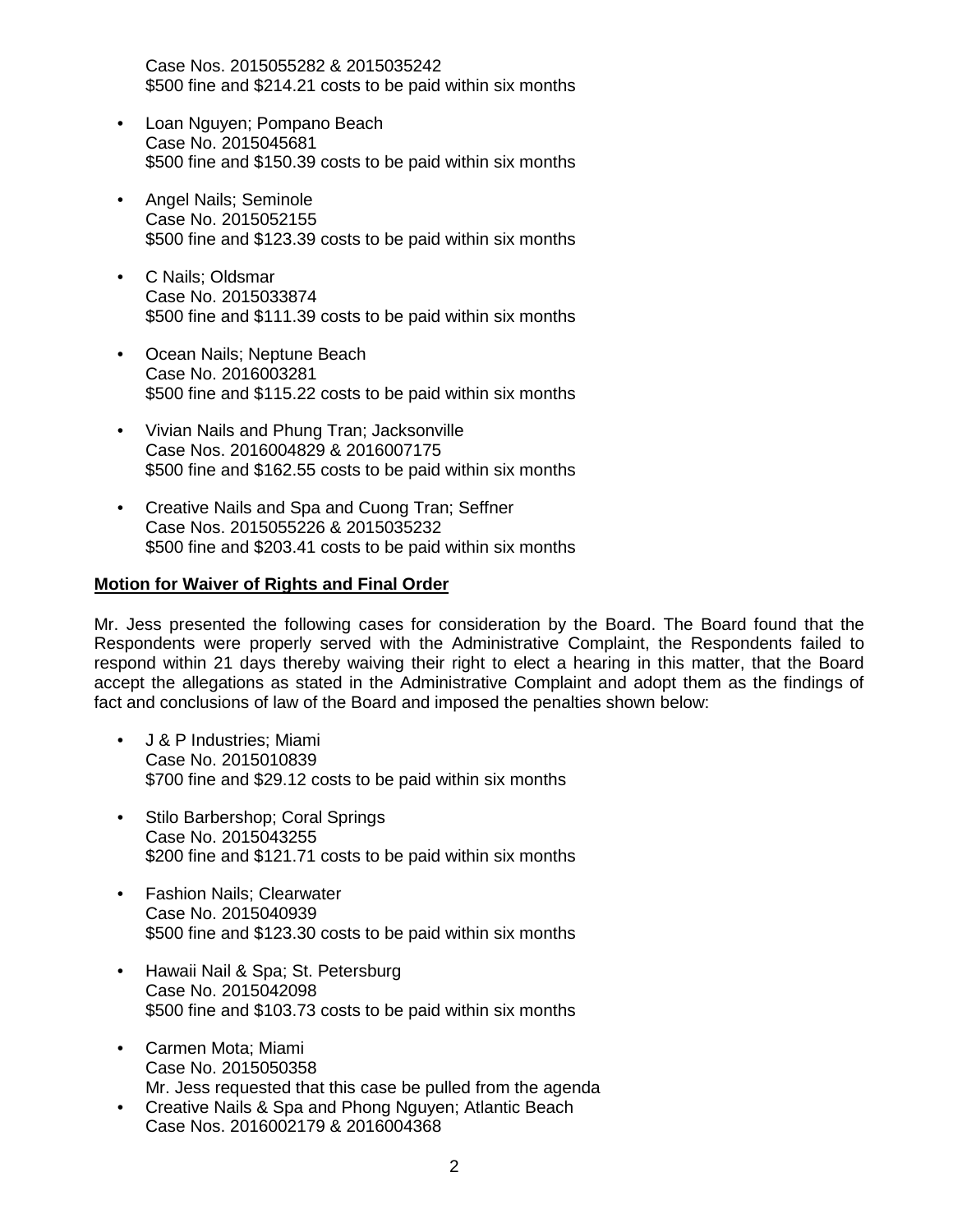\$500 fine and \$295.60 costs to be paid within six months Suspension of license FV9547246 for 30 days

- Imperial Nails & Spa and Tuan Nguyen; Jacksonville Case Nos. 2016009776 & 2016009770 \$500 fine and \$265.52 costs to be paid within six months
- Nassau Nails & Huong Tran; Fernandina Beach Case Nos. 2015055035 & 2016004048 \$500 fine and \$229.59 costs to be paid within six months
- Cenophat Smith; Delray Beach Case No. 2015022371 Mr. Jess requested that this case be pulled from the agenda

# **Settlement Stipulation**

Mr. Jess presented the following cases for consideration by the Board. The Board moved to adopt the Stipulation of the parties as the Board's final action in this matter and incorporate it and all of its terms into a final order and imposed the penalties shown below:

- Atiun Hunter; Tallahassee Case No. 2014052931 \$500 fine and \$132.14 costs to be paid within six months
- Angel Amaro; Winter Haven Case No. 2015019943 \$250 fine and \$41.99 costs to be paid within six months
- Evelyn Francisco-Diaz; Miami Case No. 2015050660 \$500 fine and \$48.35 costs to be paid within six months
- Madeline Beauty Salon; Miami Case No. 2015051388 \$1,000 fine and \$58.45 costs to be paid within six months
- Maggie's Nails and Spa; Jacksonville Case No. 2016009122 \$500 fine and \$112.40 costs to be paid within six months

# **Department Attorney Report**

Mr. Jess informed the Board that as of July 11, 2016, there were 80 open cosmetology cases in the legal section.

# **APPLICATIONS**

# **Hair Braiding Courses**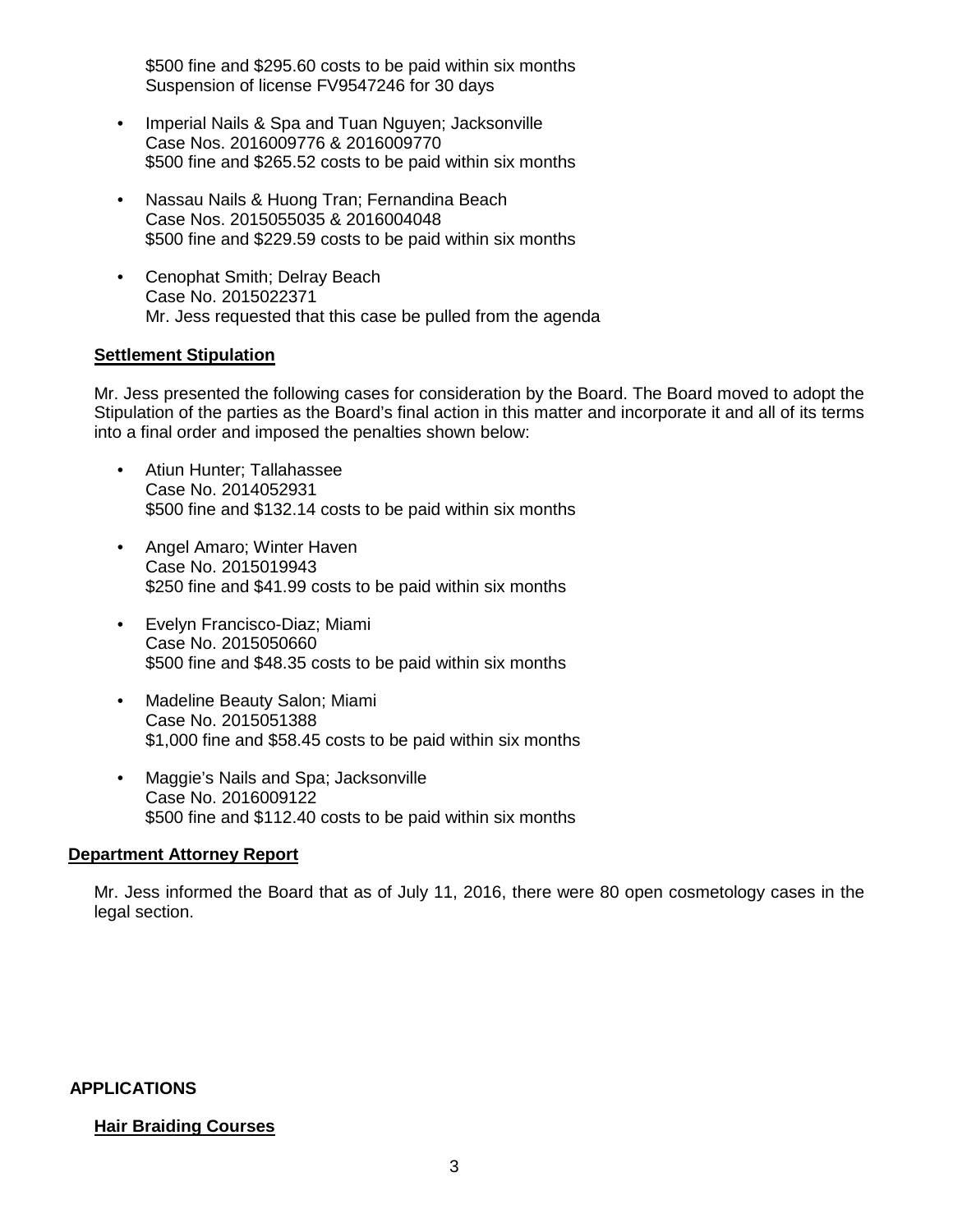# Hair Braider Training Florida – Classroom

After review, Vice Chair Robin Tabano moved to deny the course based on the course content being outside the scope of practice of a hair braiding registration, and outdated laws and rules references. Ms. Rhonda Griffis seconded the motion and the motion passed unanimously.

# Hair Braider Training Florida – Internet

After review, Vice Chair Tabano moved to deny the course based on the course content being outside the scope of practice of a hair braiding registration, and outdated laws and rules references. Ms. Griffis seconded the motion and the motion passed unanimously.

# Cece's Perfections – Correspondence

After review, Vice Chair Tabano moved to deny the course based on the course content being outside the scope of practice of a hair braiding registration, and outdated laws and rules references. Mr. Jared Sutherland seconded the motion and the motion passed unanimously.

# Unique Hair – Internet

After review, Ms. Griffis moved to deny the course based on the course content being outside the scope of practice of a hair braiding registration, and outdated laws and rules references. Mr. Sutherland seconded the motion and the motion passed unanimously.

# School District of Hillsborough County – Classroom

Chair Ritenbaugh recused herself from voting on this matter. After review, Vice Chair Tabano moved to deny the course based on the course content being outside the scope of practice of a hair braiding registration, vulgar language, and no reference dates. Ms. Griffis seconded the motion and the motion passed unanimously.

# Sunshine Hair Studio – Classroom

After review, Vice Chair Tabano moved to deny the course based on incomplete course materials, and no reference dates. Ms. Griffis seconded the motion and the motion passed unanimously.

# Ross Beauty Academy – Internet

After review, Vice Chair Tabano moved to deny the course based on the course content being outside the scope of practice of a hair braiding registration, incorrect disinfection procedures, and no laws and rules references. Mr. Sutherland seconded the motion and the motion passed unanimously.

# Hair Stream Braiding Academy – Classroom

After review, Ms. Griffis moved to deny the course based on the course content being outside the scope of practice of a hair braiding registration, incorrect disinfection procedures, grammatical errors, and no laws and rules references. Mr. Sutherland seconded the motion and the motion passed unanimously.

# Salon Life – Classroom

Ms. Cicilia Williams was present for the meeting and was sworn in by the Court Reporter. After discussion, the Board tabled the application until the October 4, 2016, Board meeting. Ms. Williams verbally waived the deemer clause to afford her time to make corrections to the course.

# **Hair Wrapping Courses**

# Hair Braider Training Florida – Classroom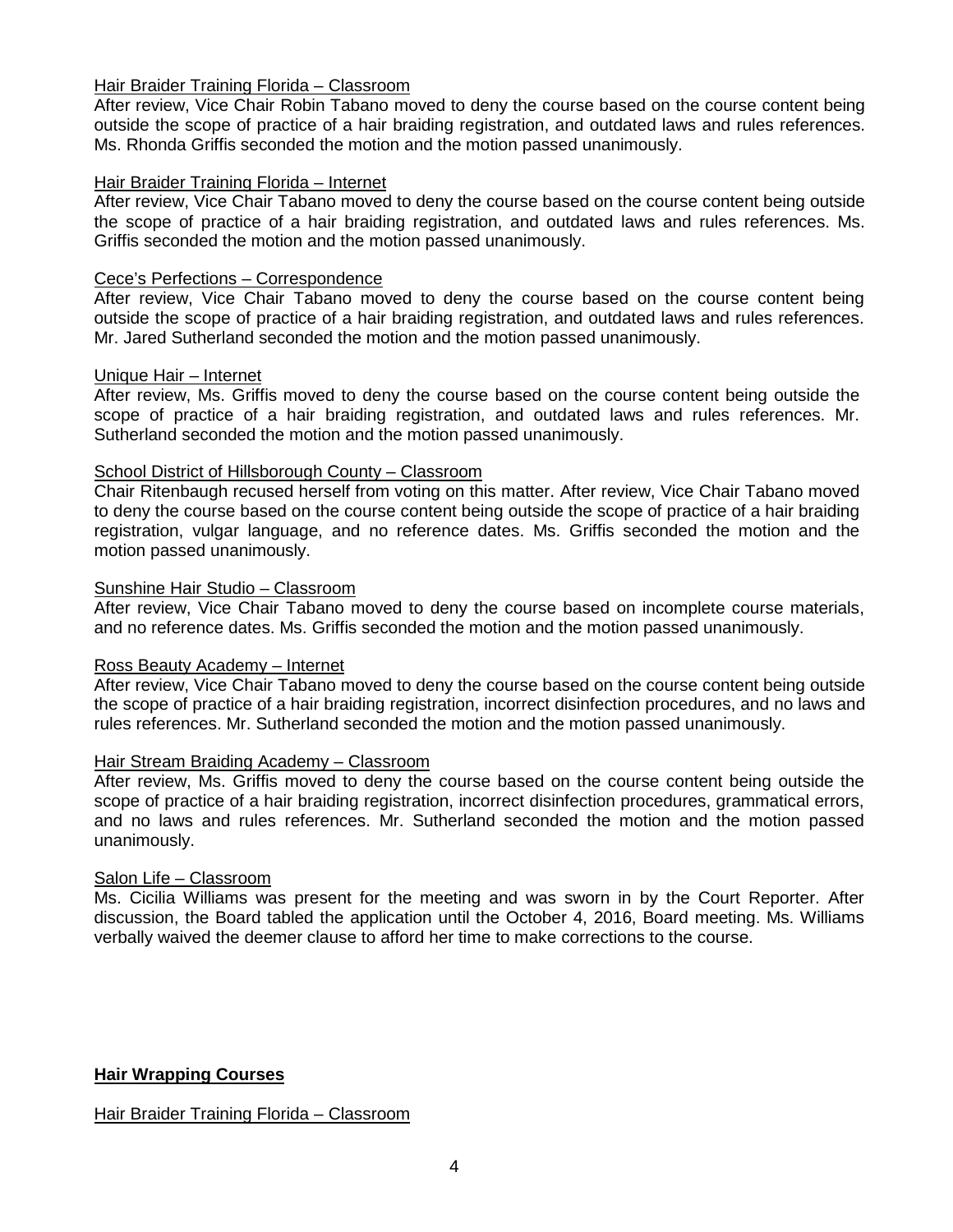After review, Vice Chair Tabano moved to deny the course based on outdated references, outdated resources, grammatical errors, incorrect disinfection procedures. Ms. Griffis seconded the motion and the motion passed unanimously.

# Hair Braider Training Florida – Internet

After review, Vice Chair Tabano moved to deny the course based on outdated references, outdated resources, grammatical errors, incorrect disinfection procedures. Ms. Griffis seconded the motion and the motion passed unanimously.

# Seminole County Public Schools – Classroom

After review, Vice Chair Tabano moved to approve the course with the following contingencies: add reference dates, and update fee references. The corrections must be submitted to the Executive Director within 30 days of the date of the order for approval. Ms. Fran Poppell seconded the motion and the motion passed unanimously.

# **Body Wrapping Courses**

# Hair Braider Training Florida – Classroom

After review, Ms. Griffis moved to deny the course based on the course content being outside the scope of practice of a body wrapping registration, incorrect disinfection procedures, and outdated references. Ms. Poppell seconded the motion and the motion passed unanimously.

# Hair Braider Training Florida – Internet

After review, Ms. Griffis moved to deny the course based on the course content being outside the scope of practice of a body wrapping registration, incorrect disinfection procedures, and outdated references. Ms. Poppell seconded the motion and the motion passed unanimously.

# Healing Hands Institute – Classroom

After review, Ms. Griffis moved to deny the course based on incorrect disinfection procedures, incorrect references, and outdated references. Ms. Poppell seconded the motion and the motion passed unanimously.

# Lorraine Ruggiero – Classroom

Ms. Lorraine Ruggiero was present for the meeting and was sworn in by the Court Reporter. After review, Vice Chair Tabano moved to approve the course with the following contingencies: strike references to phenols in the course materials, and correct grammatical errors. The corrections must be submitted to the Executive Director within 30 days of the date of the order for approval. Mr. Sutherland seconded the motion and the motion passed unanimously.

# **Continuing Education Courses**

# ASM Beauty World Academy – HIV/AIDS Initial/Renewal Course for BW, HB and HW 2 Hour

# **Correspondence**

After review, Vice Chair Tabano moved to approve the course with the following contingencies: strike references to slang terms and vulgar language, and strike reference to "HIV jumping from apes to humans" in the course materials. The corrections must be submitted to the Executive Director within 30 days of the date of the order for approval. Ms. Griffis seconded the motion and the motion passed with Mr. Sutherland voting against the motion.

# Lira Clinical – Precise Peeling 6 Hour Classroom

After review, Mr. Sutherland moved to deny the course based on the course content being product driven, and outdated references. Ms. Griffis seconded the motion and the motion passed unanimously.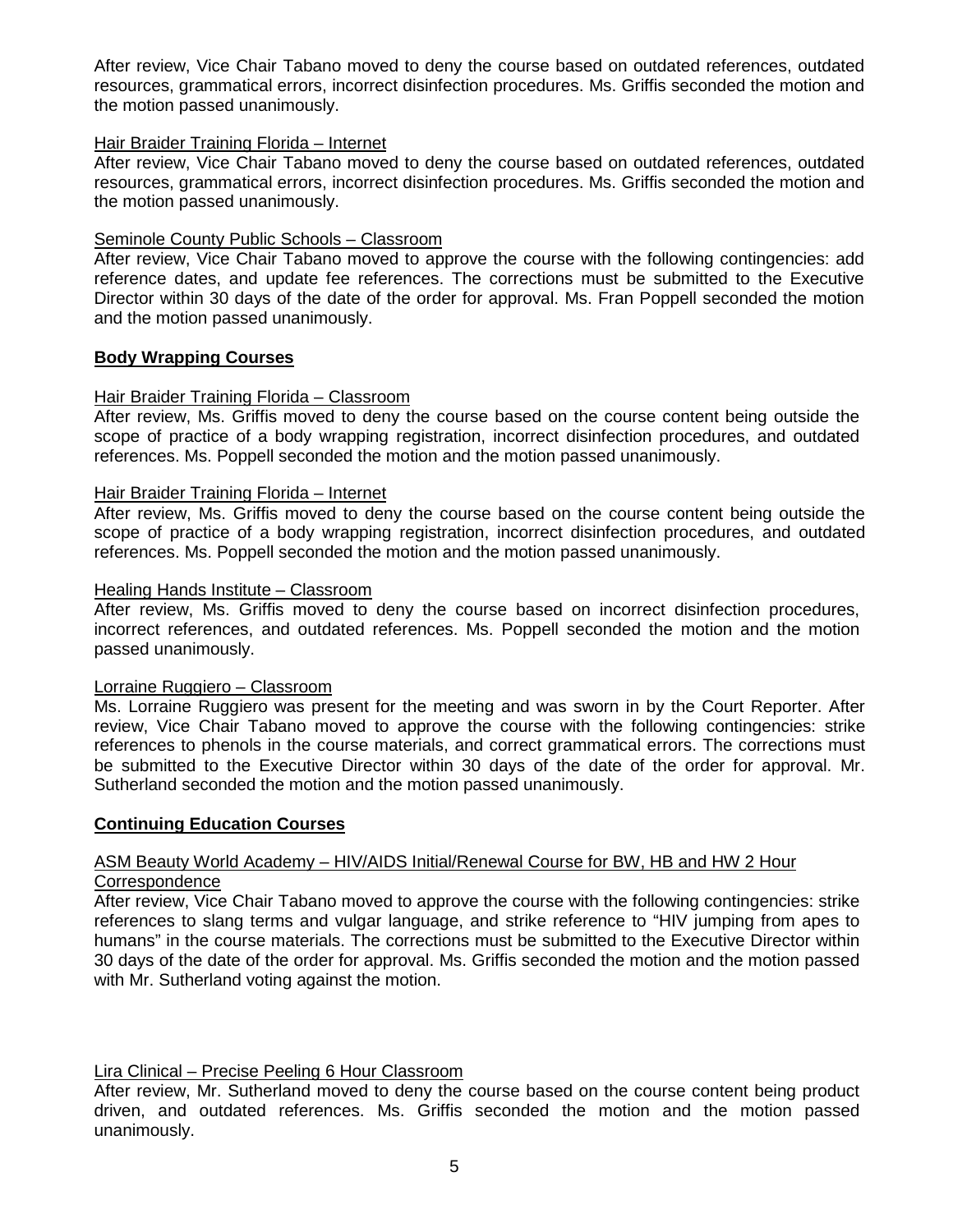# Lira Clinical – Ingredient Technology 4 Hour Classroom

After review, Mr. Sutherland moved to deny the course based on the course content being product driven, and outdated references. Vice Chair Tabano seconded the motion and the motion passed unanimously.

# American Institute – HIV/AIDS 4 Hour Classroom

After review, Vice Chair Tabano moved to approve the course. Mr. Sutherland seconded the motion and the motion passed unanimously.

# Learninginc.com – HIV/AIDS 2 Hour Internet

After review, Mr. Sutherland moved to approve the course with the following contingency: strike reference to "HIV jumping from apes to humans" in the course materials. The correction must be submitted to the Executive Director within 30 days of the date of the order for approval. Ms. Griffis seconded the motion and the motion passed unanimously.

# @ Home Prep – Florida Cosmetology CE 16 Hour Internet

After review, Vice Chair Tabano moved to deny the course based on the course being outside the scope of practice of Board of Cosmetology licensees, and incorrect references. Mr. Sutherland seconded the motion and the motion passed with Ms. Stephania Wilson voting against the motion.

# Stay Current LLC – Continuing Education 16 Hour Internet

Ms. Sylvia Peters was present for the meeting and was sworn in by the Court Reporter. After review, Ms. Griffis moved to approve the course with the following contingencies: strike references to electrology, phenols, lancets, needles, and product names in the course materials, strike references to "MSDS" and replace with "SDS", and update references. The corrections must be submitted to the Executive Director within 30 days of the date of the order for approval. Vice Chair Tabano seconded the motion and the motion passed unanimously.

# Skin Care By Jo Ann – Microdermabrasion & Peels 24 Hour Classroom

After review, Vice Chair Tabano moved to deny the course based on the course content being product driven. Ms. Griffis seconded the motion and the motion passed unanimously.

ASM Beauty World Academy – HIV/AIDS Initial/Renewal Course for BW, HB and HW 2 Hour Internet After review, Vice Chair Tabano moved to approve the course with the following contingencies: strike references to slang terms and vulgar language, and strike reference to "HIV jumping from apes to humans" in the course materials. The corrections must be submitted to the Executive Director within 30 days of the date of the order for approval. Ms. Poppell seconded the motion and the motion passed unanimously.

# ASM Beauty World Academy – HIV/AIDS Initial/Renewal Course for BW, HB and HW 2 Hour Classroom

After review, Vice Chair Tabano moved to approve the course with the following contingencies: strike references to slang terms and vulgar language, and strike reference to "HIV jumping from apes to humans" in the course materials. The corrections must be submitted to the Executive Director within 30 days of the date of the order for approval. Ms. Griffis seconded the motion and the motion passed unanimously.

# Hair Braider Training Florida – HIV/AIDS Course 4 Hour Internet

After review, Vice Chair Tabano moved to approve the course with the following contingency: update resources. The correction must be submitted to the Executive Director within 30 days of the date of the order for approval. Ms. Griffis seconded the motion and the motion passed unanimously. Hair Braider Training Florida – HIV/AIDS Course 4 Hour Classroom

After review, Vice Chair Tabano moved to approve the course with the following contingency: update resources. The correction must be submitted to the Executive Director within 30 days of the date of the order for approval. Ms. Griffis seconded the motion and the motion passed unanimously.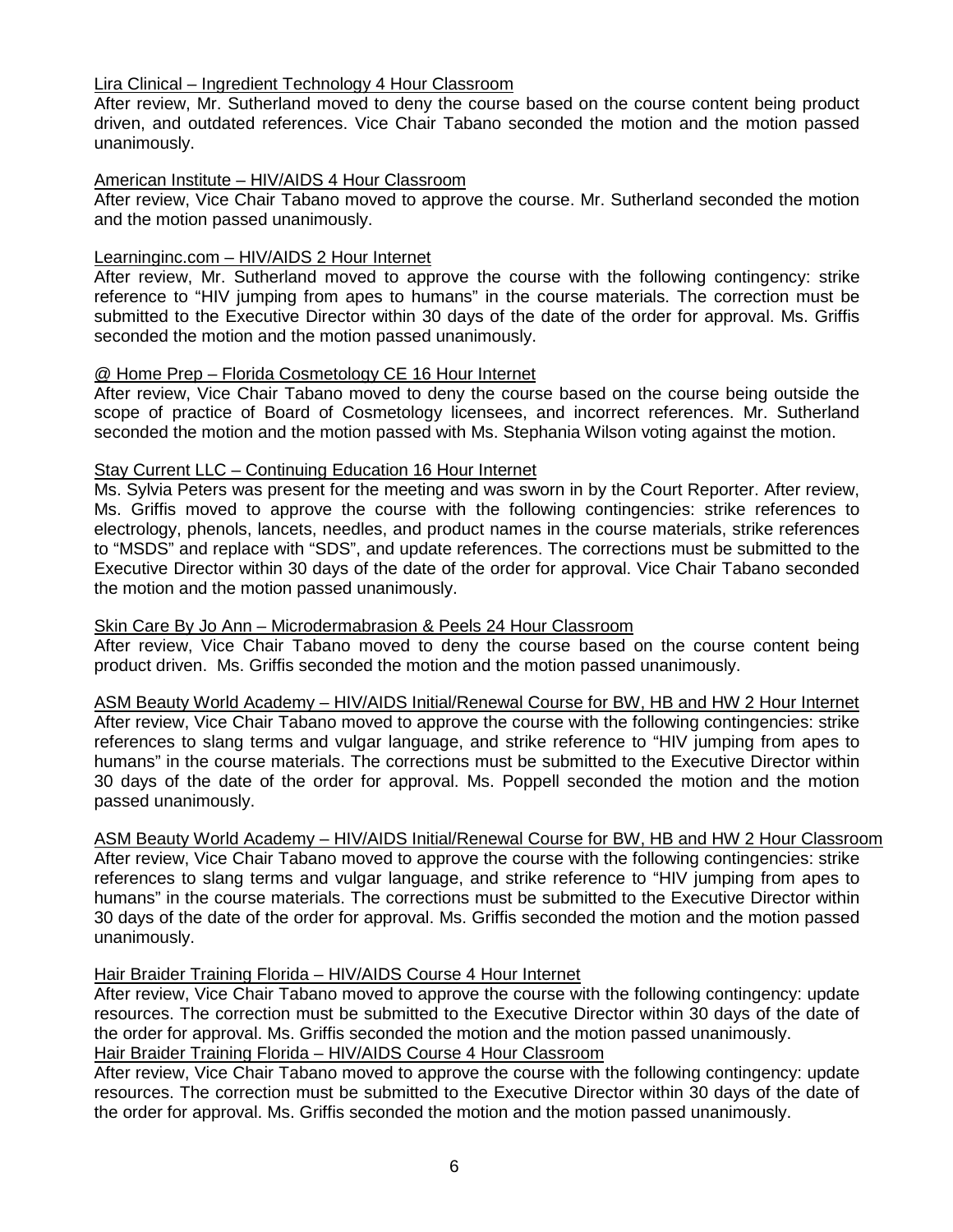# Herbal Skin Solutions – HIV/AIDS 4 Hour Classroom

After review, Vice Chair Tabano moved to approve the course with the following contingencies: strike references to alcohol as a disinfectant, and strike reference to "HIV jumping from apes to humans" in the course materials. The corrections must be submitted to the Executive Director within 30 days of the date of the order for approval. Mr. Sutherland seconded the motion and the motion passed unanimously.

# Herbal Skin Solutions – Dermaplaning / Epi Leveling 4 Hour Classroom

After review, Vice Chair Tabano moved to deny the course based on the course being outside the scope of practice of Board of Cosmetology licensees. Ms. Griffis seconded the motion and the motion passed unanimously.

# Herbal Skin Solutions – Herbal Skin Solutions Brand Training 2 Hour Classroom

After review, Vice Chair Tabano moved to deny the course based on the course content being product driven. Mr. Sutherland seconded the motion and the motion passed unanimously.

# Herbal Skin Solutions – Collagen Induction Therapy 4 Hour Classroom

After review, Vice Chair Tabano moved to deny the course based on the course being outside the scope of practice of Board of Cosmetology licensees. Mr. Sutherland seconded the motion and the motion passed unanimously.

#### Herbal Skin Solutions – Micro-Current Energy Medicine 4 Hour Classroom

After review, Ms. Griffis moved to deny the course based on the course being outside the scope of practice of Board of Cosmetology licensees. Ms. Poppell seconded the motion and the motion passed unanimously.

#### Stone Myer CEC – HIV/AIDS 2 Hour Classroom

After review, Vice Chair Tabano moved to approve the course. Mr. Sutherland seconded the motion and the motion passed unanimously.

# Elite CME – CE Update for Salon Professionals 16 Hour Correspondence

After review, Vice Chair Tabano moved to approve the course with the following contingency: strike references to "MSDS" and replace with "SDS". The corrections must be submitted to the Executive Director within 30 days of the date of the order for approval. Ms. Griffis seconded the motion and the motion passed unanimously.

# Elite CME – CE Update for Salon Professionals 16 Hour Internet

After review, Vice Chair Tabano moved to approve the course with the following contingency: strike references to "MSDS" and replace with "SDS". The corrections must be submitted to the Executive Director within 30 days of the date of the order for approval. Ms. Griffis seconded the motion and the motion passed unanimously.

# Informed – Florida Cosmetology Update 16 Hour Correspondence

After review, Vice Chair Tabano moved to approve the course with the following contingencies: strike "MSDS" and replace with "SDS", update fees, and update reference dates. The corrections must be submitted to the Executive Director within 30 days of the date of the order for approval. Mr. Sutherland seconded the motion and the motion passed unanimously.

# Stone Myer CEC – Intensive Wig Making Workshop 336 Hour Classroom

After review, Ms. Griffis moved to approve the course. Vice Chair Tabano seconded the motion and the motion passed unanimously.

# Paragon CET – HIV/AIDS 2 Hour Correspondence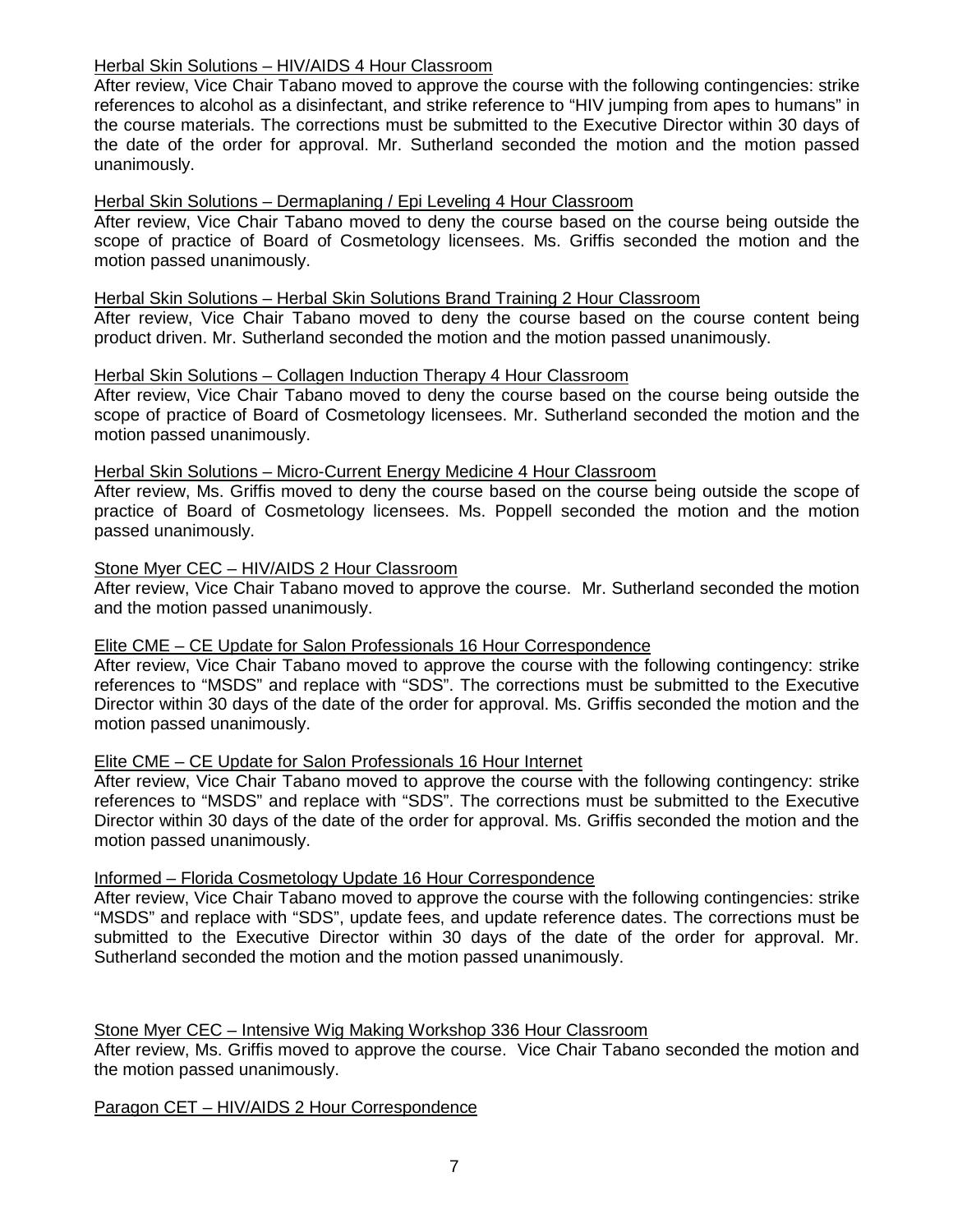After review, Mr. Sutherland moved to approve the course. Ms. Poppell seconded the motion and the motion passed unanimously.

# Paragon CET – HIV/AIDS 2 Hour Internet

After review, Mr. Sutherland moved to approve the course. Ms. Poppell seconded the motion and the motion passed unanimously.

# Sesderma USA – Chemical Peels Workshop 4 Hour Classroom

After review, Vice Chair Tabano moved to deny the course based on the course content being product driven. Mr. Sutherland seconded the motion and the motion passed unanimously.

# **OLD BUSINESS**

# Printing Photos on Licenses

Ms. Barineau informed the Board that the Department continues to research the process of having a picture printed on the license when issued and again at renewal. The Board will further discuss this process at their October 2016 meeting.

# **OTHER BUSINESS**

# **Board Attorney Report**

Rule 61G5-20.008, Florida Administrative Code – Employment of Applicants for Licensure as a Cosmetologist Prior to Licensure; Employment of Applicants for Registration as a Specialist Prior to **Registration** 

The Board will further discuss the proposed draft language at the October 2016 meeting.

Rule 61G5-20.002(3)(a), Florida Administrative Code – Salon Requirements No action taken.

# **Executive Director Report**

# Financial Report for Period Ending March 2016

Ms. Barineau reported that the balance in the Board's operating account as of March 31, 2016, was over \$6.5 million, and the balance in their unlicensed activity account was over \$3.1 million for the same period.

# **Correspondence**

Complaints and Investigative Statistics – July 2015 – May 2016 Ms. Barineau informed the Board that the Complaints and Investigative Statistics Report was included in the agenda for informational purposes.

# Cosmetology Examination Summary – January 2016 – May 2016

Ms. Barineau informed the Board that the Cosmetology Examination Summary was included in the agenda for informational purposes.

# **Dates and Locations of Future Meetings**

October 4-5, 2016 – Tampa January 9-10, 2017 – Tampa April 24-25, 2017 – Fernandina Beach July 17-18, 2017 – Celebration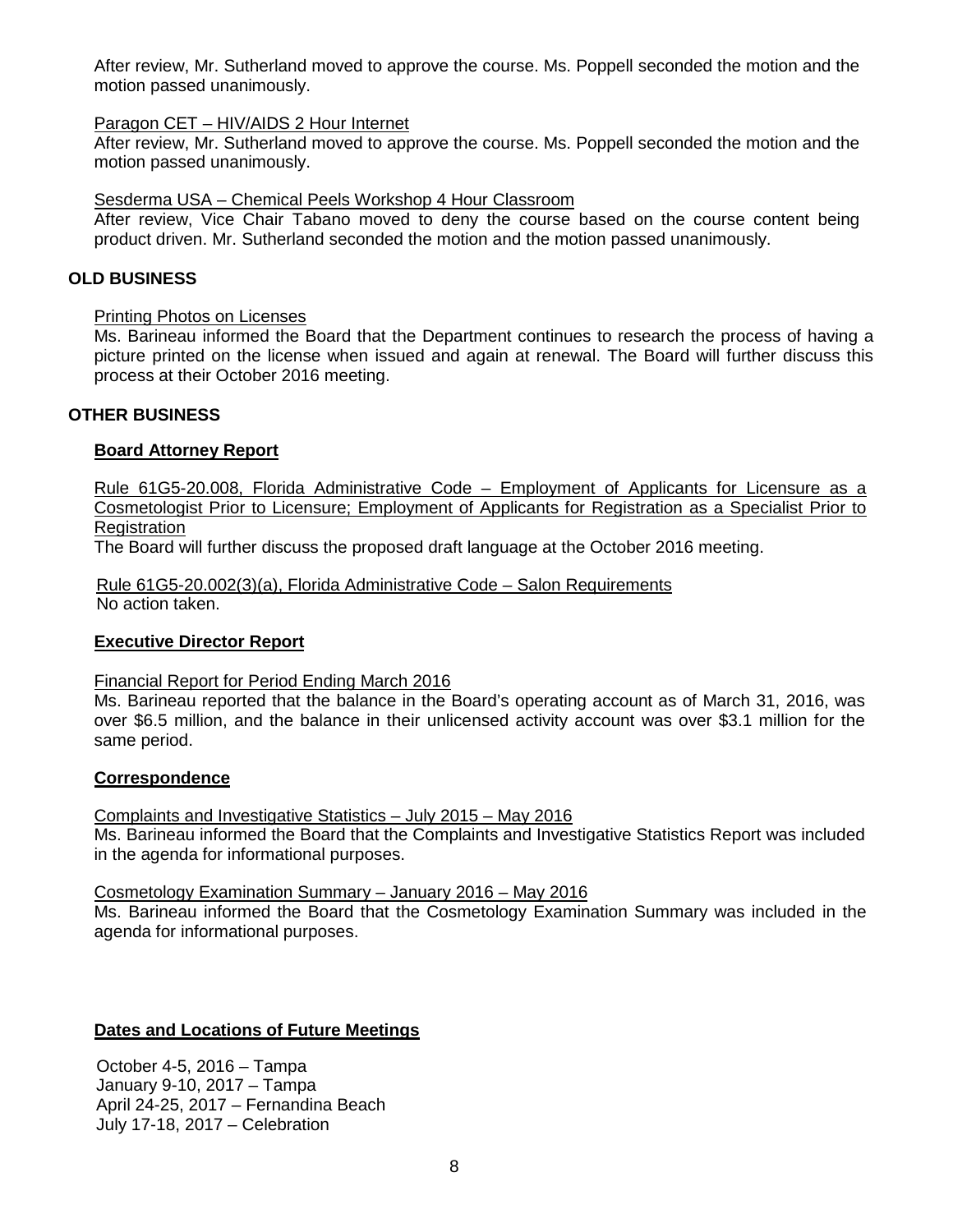October 16-17, 2017 – Hutchison Island

# **ADJOURNMENT**

There being no further business, the meeting was adjourned at approximately 2:00 p.m.

# **Tuesday, July 19, 2016**

The Board of Cosmetology meeting was called to order at approximately 9:00 a.m., by Chair Ritenbaugh.

#### **Board Members Present Board Members Absent**

Laurel Ritenbaugh, Chair **Adrienne Harvey** Adrienne Harvey Robin Tabano, Vice Chair Fran Poppell Rhonda Griffis Stephania Wilson Jared Sutherland

# **Other Persons Present**

Robyn Barineau, Executive Director, Department of Business and Professional Regulation (DBPR) Doug Dolan, Assistant Attorney General, Office of the Attorney General Dillon Jess, Assistant General Counsel, Office of the General Counsel, DBPR Julie Rowland, Government Analyst, DBPR Sabrina Beauvais, Court Reporter

The meeting was opened with a roll call and a quorum was established. The Board excused the absence of Ms. Adrienne Harvey from the meeting.

# **APPROVAL OF MINUTES**

The Board approved the minutes from the June 14, 2016, Board meeting.

# **APPLICATIONS**

# **Licensure Applications**

#### **Initial Review**

#### Leyanis Izquierdo / Puerto Rico

Ms. Izquierdo was not present for the meeting. After review, Vice Chair Tabano moved to deny the application based on unverifiable documentation. Ms. Griffis seconded the motion and the motion passed unanimously.

#### Janice Guillen

Ms. Guillen was not present for the meeting. After review, Ms. Griffis moved to approve the application. The Board also imposed probation on the license to run concurrent with her criminal probation. Ms. Wilson seconded the motion and the motion passed with Mr. Sutherland voting against the motion.

James Wood